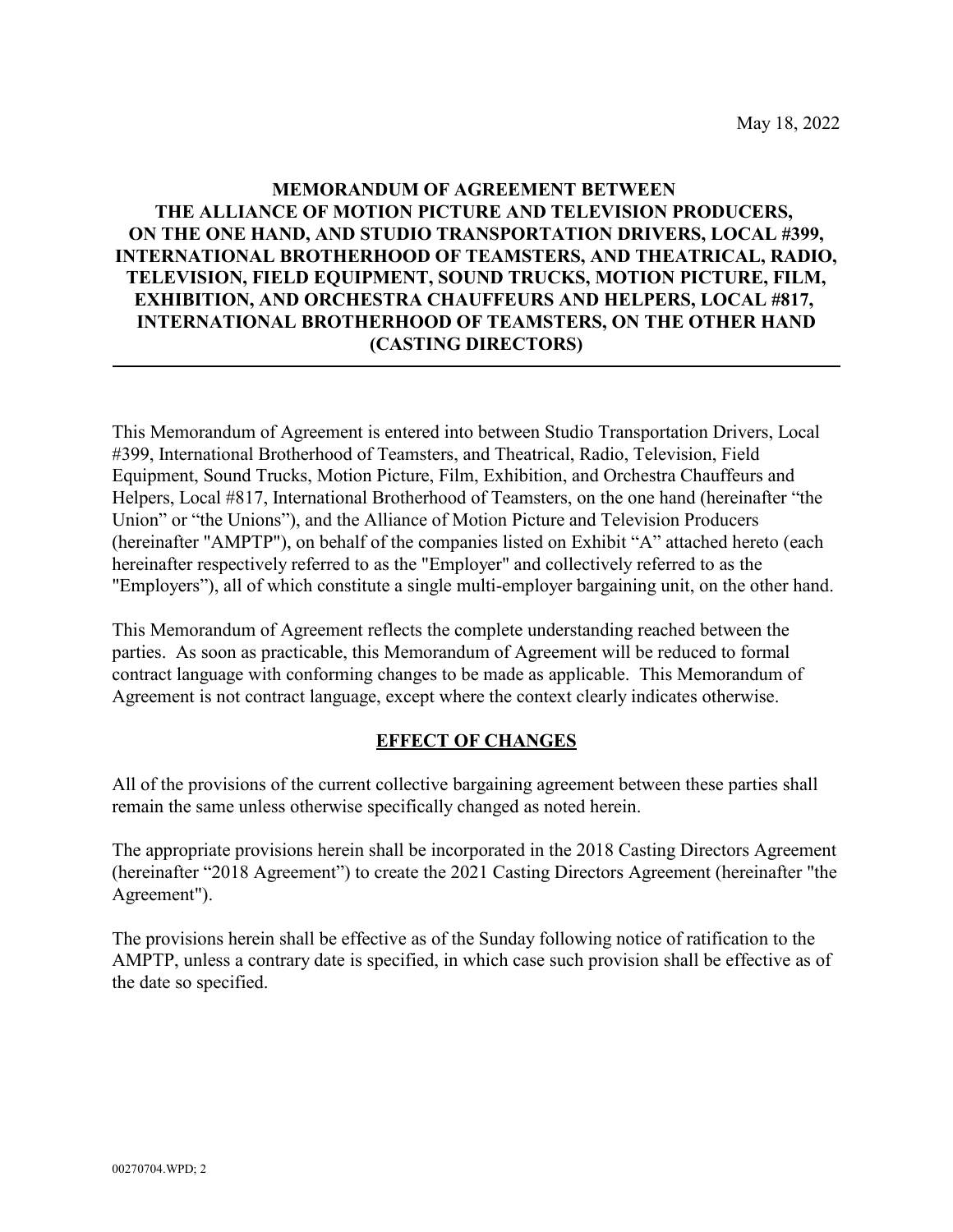In consideration of the mutual agreements herein contained, the parties hereto agree as follows:

## **1. TERM OF AGREEMENT**

*Modify Article 3 ("Term of Agreement") to provide as follows:*

"The Agreement shall commence on October 1,  $20182021$  and shall terminate on September 30, 20212024. Except when a provision specifies a different effective date (in which case the provision shall be effective as of the date so specified), the provisions of this Agreement shall be effective as of January 13, 2019 [*insert date that is the Sunday following the AMPTP's receipt of notice of ratification*] (which is the Sunday following the notice of ratification to the AMPTP)."

### **2. SCOPE OF AGREEMENT**

a. *Modify the first paragraph of Article 1 ("Scope of Agreement") to provide as follows:* 

# "**1. SCOPE OF AGREEMENT**

"This Agreement shall be applicable to all Freelance Casting Directors and Freelance Associate Casting Directors employed by the Employer and who are working in the City of New York, New York or in the County of Los Angeles, California, or who are hired in the City of New York, New York or in the County of Los Angeles, California to perform services outside those locations, but within the United States, in the production of live action theatrical motion pictures, or live action prime time television motion pictures or live action, scripted dramatic programs that are 20 minutes or more in length, made for a subscription video-on-demand consumer pay new media ('SVOD') platform and budgeted at: (a) \$1,500,000 or more in the case of an SVOD program (including a pilot) that is fewer than 66 minutes in length (the \$1,500,000 threshold applies per episode or per part for an episodic series or mini-series); (b) \$2,000,000 or more per episode or per part in the case of an SVOD program that is 66 minutes or more in length and part of an episodic series or mini-series; or (c) \$3,000,000 or more in the case of a one-time SVOD program (including a pilot) that is 66 minutes or more in length (each of (a) through (c) is hereafter referred to as an 'SVOD Program' and collectively as 'SVOD Programs').<sup>1</sup>"

<sup>(1</sup>) It is understood that any existing agreement (*i.e.*, an agreement that is entered into prior to the first Sunday following the AMPTP's receipt of notice of ratification) between the Union and an Employer for casting services on an SVOD Program shall continue for the duration of the program. In the case of a series, the existing agreement shall continue for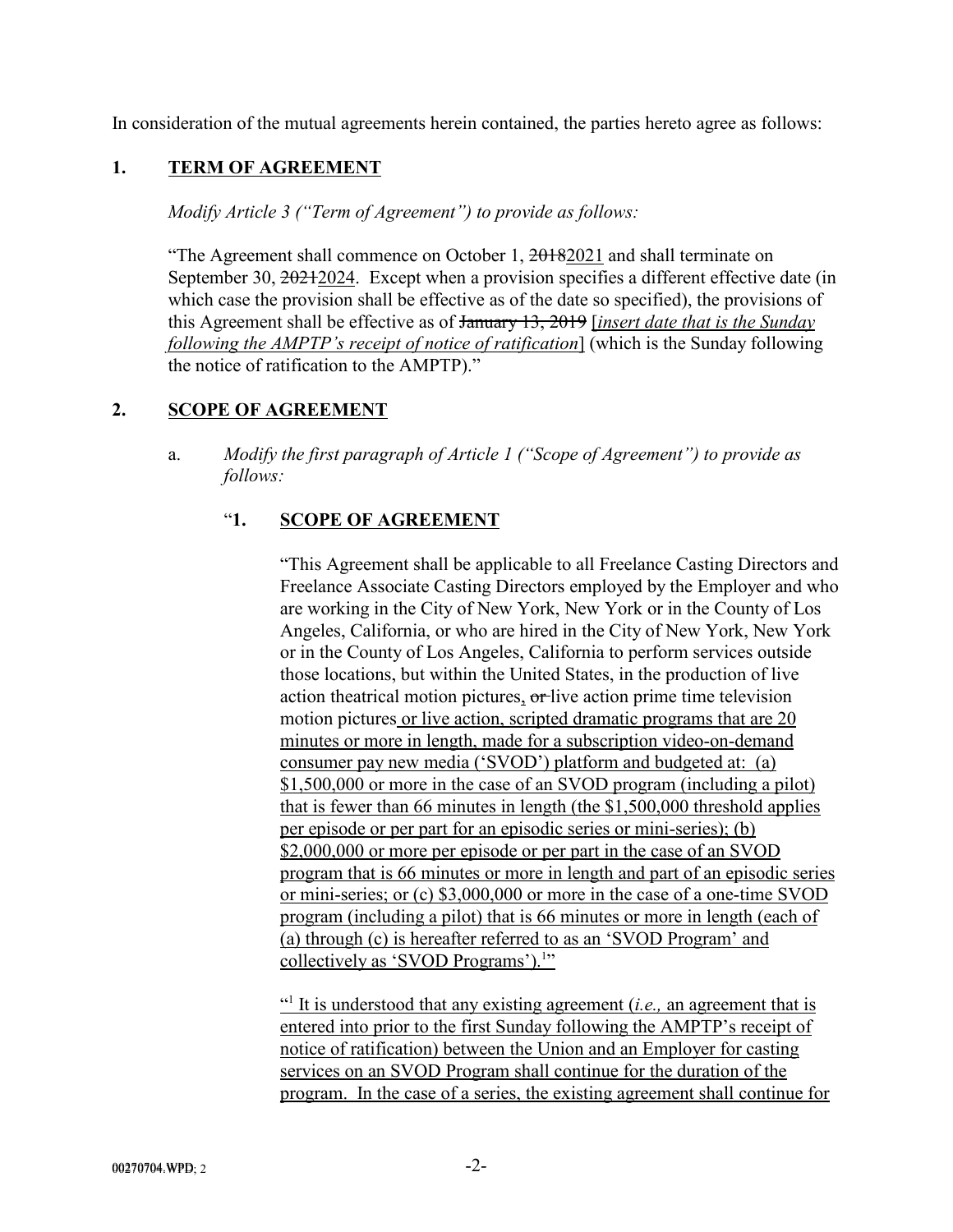the duration of the current season, and this Agreement shall apply to subsequent seasons of that series."

*Make conforming changes.*

b. *Modify the last sentence of the third paragraph of Article 1 as follows*:

"The foregoing is in accordance with the 'Certification of Representative' signed on July 11, 2005 in National Labor Relations Board Case #31-RC-8497 with the addition of SVOD Programs described in the first paragraph of this Article 1."

c. *Replace Article 19 ("New Media") with the following:* 

# "**19. NEW MEDIA**

"SVOD Programs covered under Article 1 of this Agreement are subject to the same terms and conditions as apply to television motion pictures, except that theatrical terms and conditions apply to covered SVOD Programs described in Article 1 which commence principal photography on or after October 2, 2022, are 96 minutes or more in length and are budgeted at \$30,000,000 or more."

# **3. MINIMUM WAGE RATES AND OVERTIME FOR ASSOCIATE CASTING DIRECTORS EMPLOYED ON TELEVISION MOTION PICTURES**

*Modify Article 7 ("Minimum Wage Rates") to provide as follows:*

### "**7. MINIMUM WAGE RATES**

"Salaries for all Casting Directors and for Associate Casting Directors employed on theatrical motion pictures (or on SVOD Programs to which theatrical terms and conditions apply as provided in Article 19) will be subject to individual negotiation. Casting Directors shall be engaged on an 'on call' basis. Associate Casting Directors employed on theatrical motion pictures (or on SVOD Programs to which theatrical terms and conditions apply as provided in Article 19) may be employed on an 'on call' basis or on an hourly basis.

"Associate Casting Directors employed on television motion pictures or SVOD Programs (other than SVOD Programs to which theatrical terms and conditions apply as provided in Article 19 $F_N$  shall be compensated at no less than the minimum wage rate of \$19.00 per hour (\$23.50 per hour effective October 3, 2021; \$24.50 effective October 2, 2022; and \$26.00 effective October 1, 2023). \$17.91 per hour effective September 30, 2018 (\$18.45 per hour effective September 29, 2019; and \$19.00 per hour effective October 4, 2020).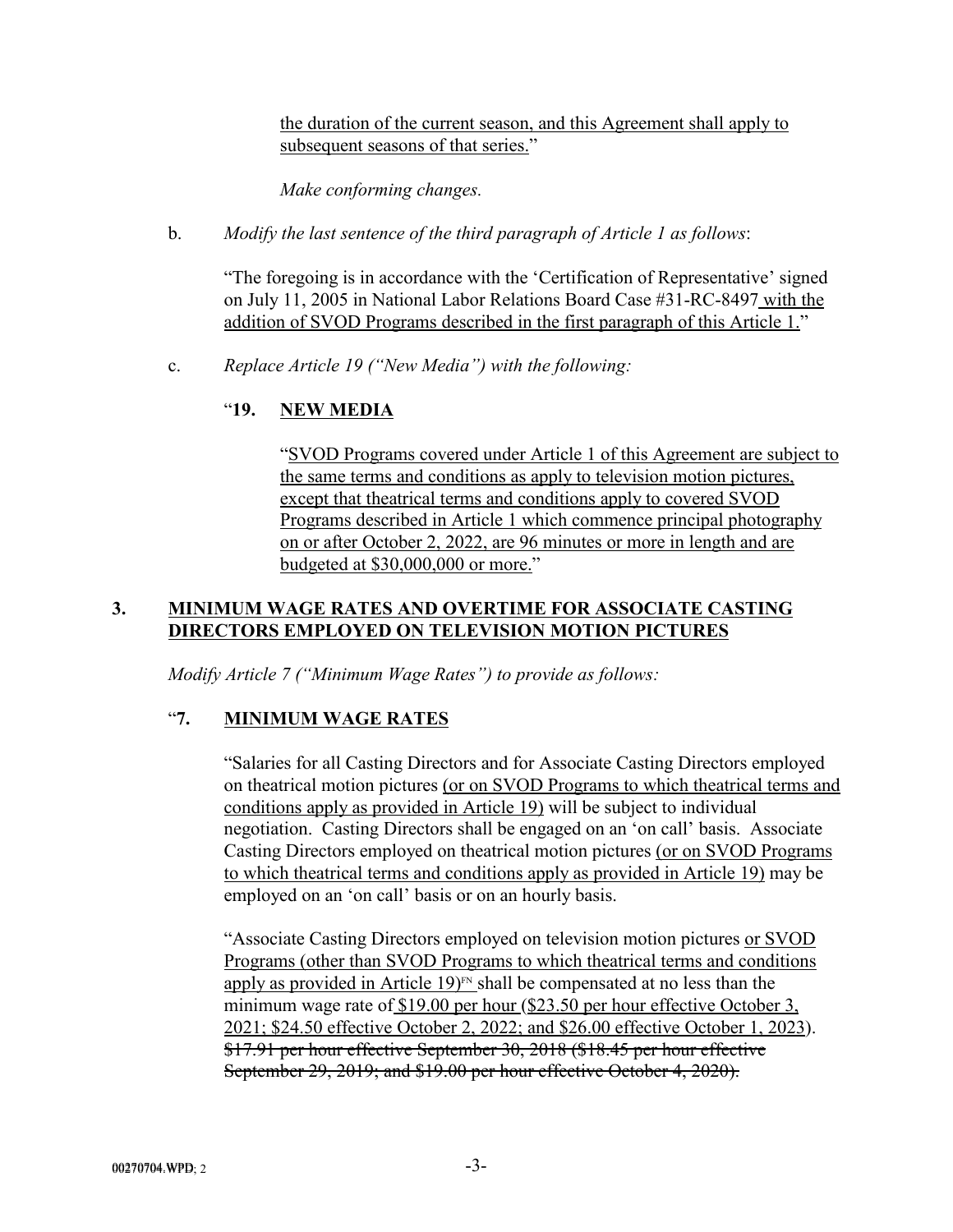"Overtime for Associate Casting Directors employed on television motion pictures or SVOD Programs (other than SVOD Programs to which theatrical terms and conditions apply as provided in Article 19 $F<sub>N</sub>$  shall be payable at the rate of one and one-half times the employee's regular basic hourly rate for time worked in excess of eight (8) hours per day or in excess of forty (40) hours per week. In addition, the Employer shall pay Associate Casting Directors employed on television motion pictures or SVOD Programs (other than SVOD Programs to which theatrical terms and conditions apply as provided in Article 19 $F_N$  one and one-half times the employee's regular basic hourly rate for time worked on the Associate Casting Director's sixth day of work within the employee's workweek and double the employee's regular basic hourly rate for time worked on the Associate Casting Director's seventh day of work within the employee's workweek. However, daily and weekly overtime shall not be compounded.

"Casting Directors and Associate Casting Directors shall be paid for all work performed at the direction of the Employer."

 $\frac{F}{F}$  See footnote 1."

# **4. PENSION AND HEALTH PLAN**

- a. Increase the "Basic Rate" in Article 4(a)(i) of the Agreement for any Employer which qualifies as a "\$15 Million Contributor" by forty cents (\$0.40) per hour for each hour worked by or guaranteed an employee effective October 3, 2021; by an additional forty cents (\$0.40) per hour for each hour worked by or guaranteed an employee effective October 2, 2022; and by an additional forty cents (\$0.40) per hour for each hour worked by or guaranteed an employee effective October 1, 2023.
- b. In recognition of the disproportionate level of Post '60s and Supplemental Market contributions made to the Motion Picture Industry Pension and Health Plans by certain signatory Employers, the parties agree to increase the "Premium Rate" in Article  $4(a)(ii)$  of the Agreement for Employers which do not qualify as a "\$15" Million Contributor" by one dollar and twenty cents (\$1.20) per hour for each hour worked by or guaranteed an employee effective October 3, 2021; by an additional one dollar and twenty cents (\$1.20) per hour for each hour worked by or guaranteed an employee effective October 2, 2022; and by an additional one dollar and twenty cents (\$1.20) per hour for each hour worked by or guaranteed an employee effective October 1, 2023.
- c. Increase Benefits for On-Call Employees

*Modify Article 4(a)(iii) of the Agreement as follows:*

"(iii) Contributions on behalf of employees engaged on an 'on-call' basis shall be based upon sixty (60) hours per week (sixty-five (65) hours per week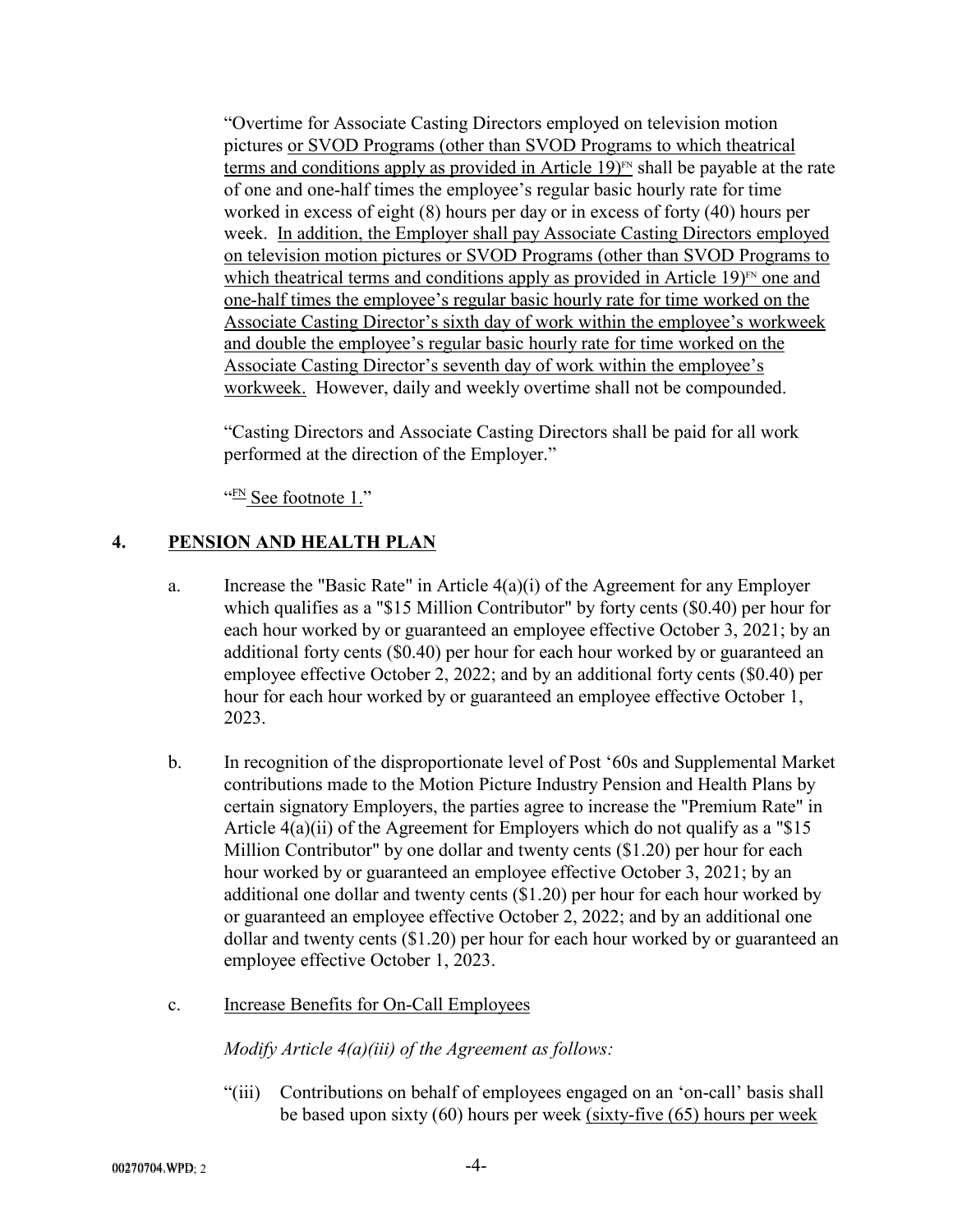effective October 2, 2022 and seventy (70) hours per week effective October 1, 2023), except that for 'on call' employees employed for less than a full workweek *(i.e.*, lessfewer than five (5) days), contributions shall be based upon twelve (12) hours per day (thirteen (13) hours per day effective October 2, 2022 and fourteen (14) hours per day effective October 1, 2023). Contributions on behalf of employees engaged on an hourly basis shall be made for each hour worked or guaranteed.

# **5. INDIVIDUAL ACCOUNT PLAN**

a. *Modify Article 5 ("Individual Account Plan") to provide:*

# "**5. INDIVIDUAL ACCOUNT PLAN**

" $(a)$  Effective October 1, 2021 September 30, 2018, the Employer shall contribute to the Individual Account Plan:

> "Four percent (4%) of the "weekly base rate," as defined below (five percent (5%) effective October 2, 2022 and six percent (6%) effective October 1, 2023), for each full workweek of employment for each Associate Casting Director employed by the Employer under this Agreement on a theatrical motion picture (or an SVOD Program to which theatrical terms and conditions apply as provided in Article 19) under this Agreement; and

> "Five percent  $(5\%)$  of the "weekly base rate," as defined below (six percent (6%) effective October 1, 2023), for each full workweek of employment for each Casting Director employed by the Employer under this Agreement.

"The "weekly base rate," for purposes of calculating the percentage contribution to the Individual Account Plan (irrespective of whether the Casting Director or Associate Casting Director is paid more or less than this amount) shall be as follows:

|                                                                                                                                                                             | 10/1/21-9/30/24<br><del>/30/18-9/30/2</del>           |
|-----------------------------------------------------------------------------------------------------------------------------------------------------------------------------|-------------------------------------------------------|
| For Casting Directors employed on<br>a theatrical motion picture (or on<br>an SVOD Program to which<br>theatrical terms and conditions<br>apply as provided in Article 19): | $$3,080$ /week<br>(\$3,500 effective October 2, 2022) |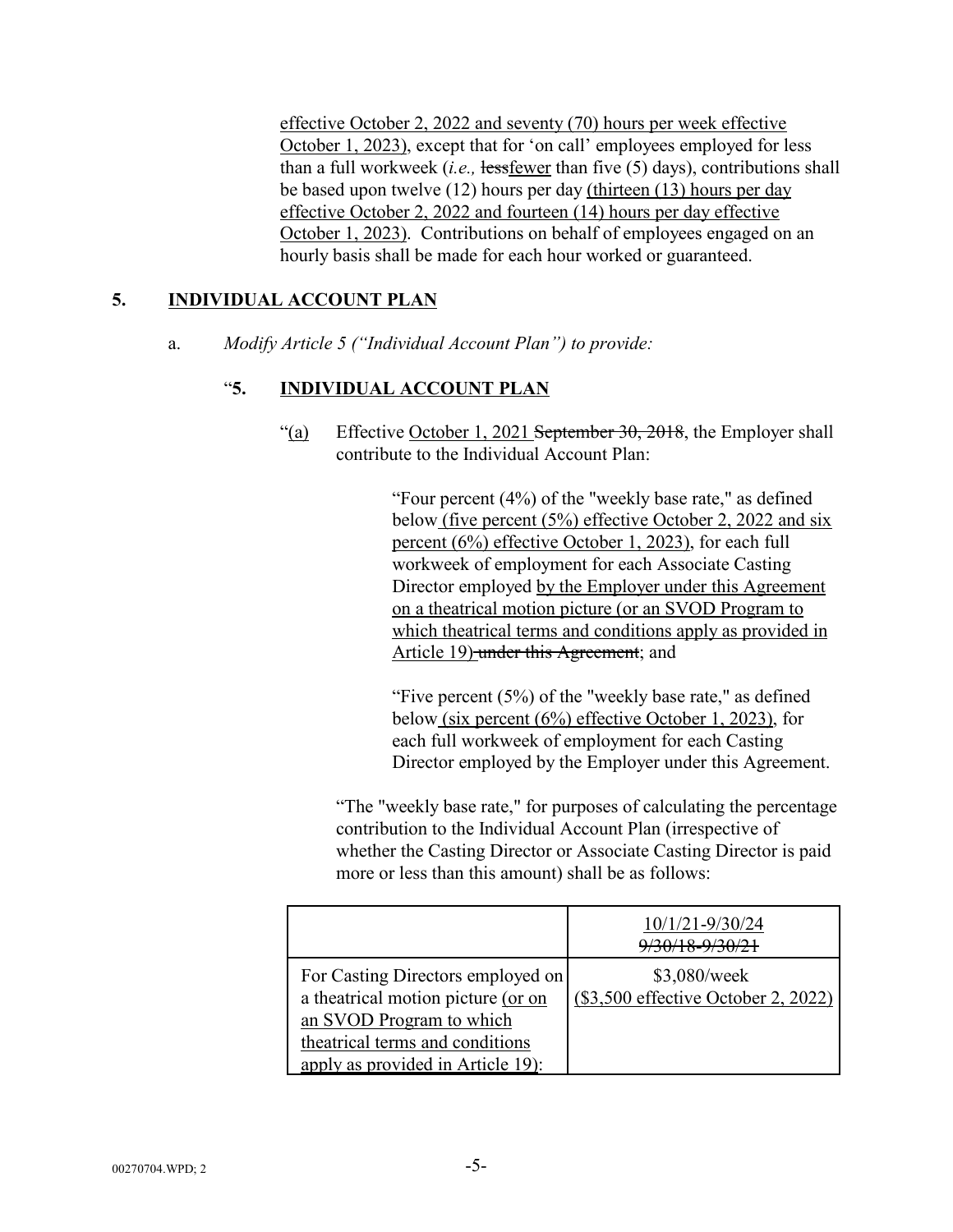| For Casting Directors employed on                                                                                                                                                                      | $$2,550$ /week                                                                                                                                                |
|--------------------------------------------------------------------------------------------------------------------------------------------------------------------------------------------------------|---------------------------------------------------------------------------------------------------------------------------------------------------------------|
| a television motion picture or on an<br>SVOD Program (other than an                                                                                                                                    | (\$2,800 effective October 2, 2022)                                                                                                                           |
| <b>SVOD</b> Program to which theatrical                                                                                                                                                                |                                                                                                                                                               |
| terms and conditions apply as                                                                                                                                                                          |                                                                                                                                                               |
| provided in Article 19):                                                                                                                                                                               |                                                                                                                                                               |
| For Associate Casting Directors<br>employed on television or a<br>theatrical motion picture (or on an<br>SVOD Program to which theatrical<br>terms and conditions apply as<br>provided in Article 19): | \$1,000/week<br>$$1,500$ effective October 2, 2022)<br>\$900/week effective September 30.<br><del>2018</del><br>(\$1,000/week effective September<br>29, 2019 |

"The 'weekly base rate' shall be prorated at the rate of one-fifth of said amount for each day worked when the Casting Director or Associate Casting Director is employed for less than a full workweek."

"(b) During the period *[insert date that is the first Sunday following the AMPTP's receipt of notice of ratification]* to and including September 30, 2024, Employer shall contribute to the Individual Account Plan four percent (4%) (five percent (5%) effective October 2, 2022 and six percent (6%) effective October 1, 2023) of the scale regular basic hourly rate of pay for all hours worked by or guaranteed an Associate Casting Director employed on a television motion picture or on an SVOD Program (other than an SVOD Program to which theatrical terms and conditions apply as provided in Article 19).

"During the period October 1, 2021 to and including *[insert date that is the day before the first Sunday following the AMPTP's receipt of notice of ratification]*, FN Article 5 ('Individual Account Plan') of the 2018 Casting Directors Agreement shall apply to Associate Casting Directors employed on a television motion picture.

"<sup>FN</sup> See footnote 1."

- b. *Update Article 4(b) of the Agreement as follows:*
	- $\degree$ (b) Commencing with the quarter ending September 30, 2021 <del>2018</del> and at the end of every subsequent calendar quarter during the term of this Agreement, the consultants for the Health and Pension Plans shall project the level of reserves in the Active Employees Fund for the term of the Agreement.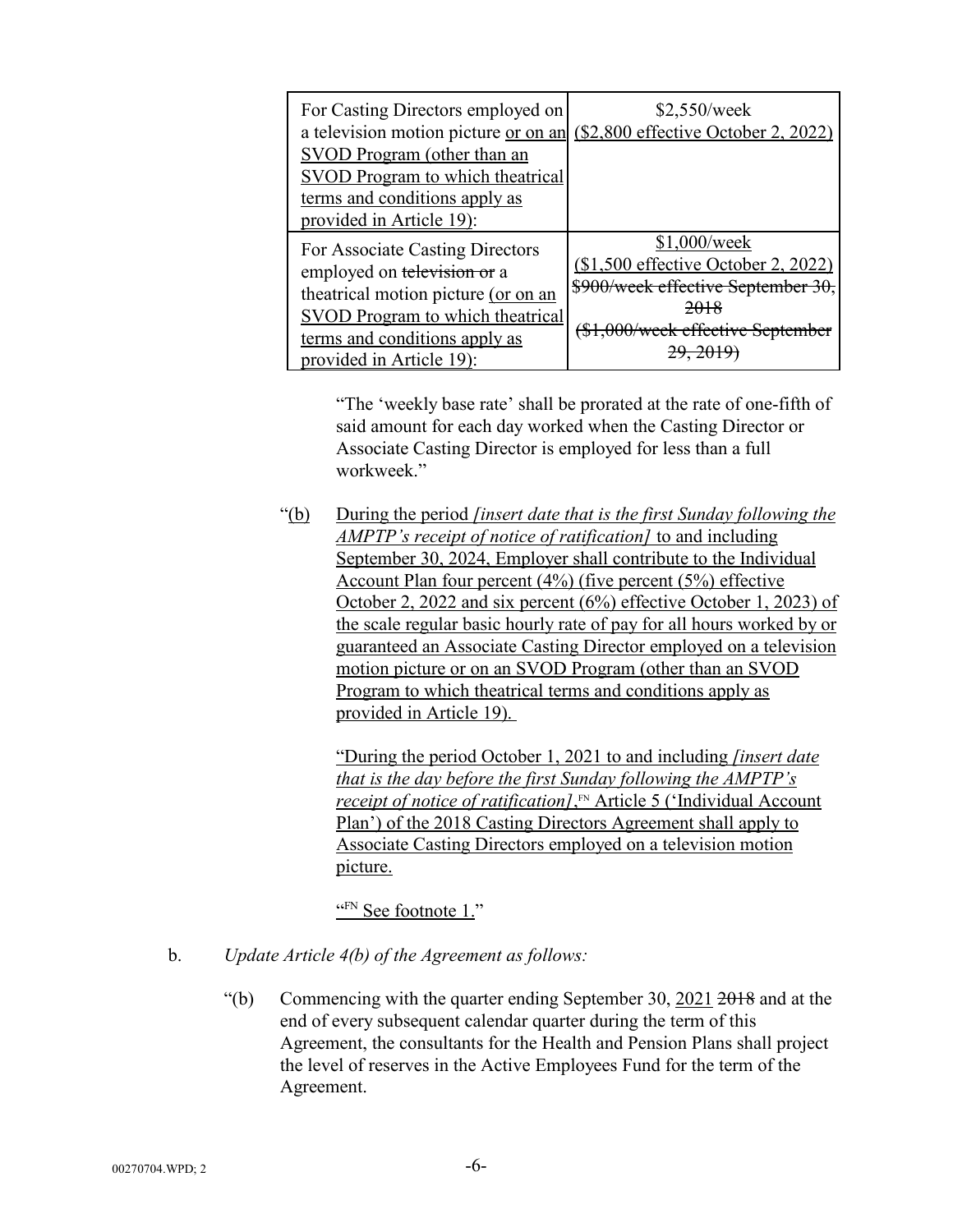"If, at any time during the term of this Agreement, the consultants project that the level of reserves in the Active Employees Fund will fall below six (6) months, or that the level of reserves in the Retired Employees Plan will fall below eight (8) months, then the Union will reallocate up to one percent (1%) from the Individual Account Plan until such time as the reserves are restored to the six (6) or eight (8) month level, as applicable. It is understood that this may occur more than once during the term of this Agreement."

#### **6. INDIVIDUAL NEGOTIATIONS**

a. *Modify Article 11 to read as follows:*

#### "**11. INDIVIDUAL NEGOTIATIONS**

- "(a) Nothing herein shall prevent any individual covered by this Agreement from negotiating directly with an Employer and entering into an individual agreement with respect to terms and conditions of employment.
- "(b) The Employer and Casting Director shall agree upon a weekly rate to be paid for the Casting Director's services to be rendered on a pilot, episodic series or miniseries (other than a multi-camera series)FN under a contract entered into on or after *[insert date that is the first day of the month that is more than 30 days following the AMPTP's receipt of notice of ratification]*. It is understood that the Casting Director and Employer may negotiate a weekly rate for a pilot episode (or the first episode of a straight-to-series order) that differs from the weekly rate payable for other episodes of the series. When the Casting Director is employed for fewer than five days in a workweek, the Casting Director shall be paid one-fifth of the weekly rate for each day worked at the request of the Employer. The negotiated rate(s) shall be confirmed in writing to be furnished by the Employer to the Casting Director prior to the start of services.

"There is no guarantee of continuous employment or length of employment for the Casting Director, unless individually negotiated otherwise. During any week in which the Casting Director's services are not requested by the Employer (which may occur, for example, during a hiatus or if an order is reduced), no compensation is due to the Casting Director.

"(c) It is understood that a Casting Director shall be free to make any agreement with an Employer for other services by the Casting Director in connection with a pilot, episodic series or miniseries (including a multi-camera series), such as the casting of additional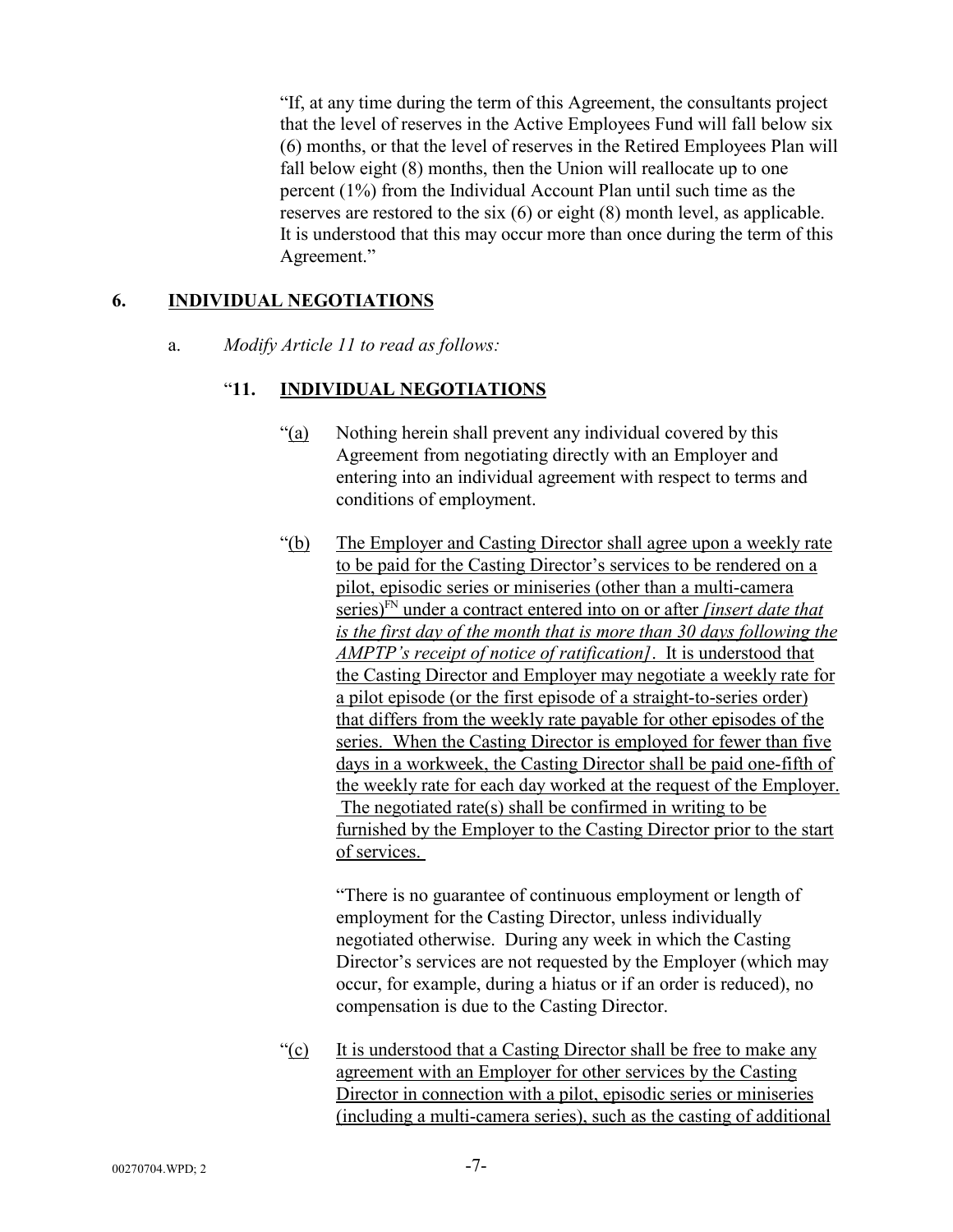series regular(s), replacing series regular(s) or specialized searches (to the extent such services are outside the scope of the Casting Director's existing personal services agreement, if any). For clarity, the foregoing sentence applies both to a Casting Director who is already otherwise engaged for the pilot, episodic series or miniseries, as well as a Casting Director who is not already otherwise engaged for the pilot, episodic series or miniseries."

"FN For clarity, it is understood that a Casting Director shall be free to make any agreement with an Employer for services by the Casting Director in connection with a multi-camera series, provided that Casting Directors who negotiate an episodic fee are subject to Sideletter No. 3 ('Casting Directors on Multi-Camera Series')."

*Make conforming changes.*

b. *Replace the current Sideletter No. 3 ("No Reduction in Weekly Payment for Casting Directors Paid on an Episodic Fee Basis in Series Television When Services Required by Employer Extend Beyond Anticipated Employment Period") with the following Sideletter:*

#### **"Re: Casting Directors on Multi-Camera Series**

"Dear Lindsay and Tom:

"During the 2022 negotiations, the parties discussed the manner in which Casting Directors employed on multi-camera series are compensated for the work that they perform.

"In practice, when the Employer and the Casting Director negotiate an episodic fee for Casting Director services on a multi-camera series, the negotiated episodic fee is intended to cover the entire employment period required for that episode. The weekly payment for the Casting Director based on that episodic fee is calculated once the series is ordered and the option is exercised for the Casting Director's employment. The Employer calculates the weekly payment by prorating the episodic fee over the anticipated period of time for which the Casting Director's services are required by the Employer on the series. The weekly payment calculated by the Employer serves as a means for the Employer to comply with Article 8 ('Payment on a Weekly Basis').

"As a result of discussions with the Unions, the Employers recognize that there may be situations when the Casting Director is required by the Employer to perform more than *de minimis* services for a period of time in excess of what was anticipated for a particular season. In those situations, the Employers agree that the Employer shall pay the Casting Director additional compensation for each additional week worked during the season on such series in an amount not less than the weekly amount paid by the Employer for the initial period of employment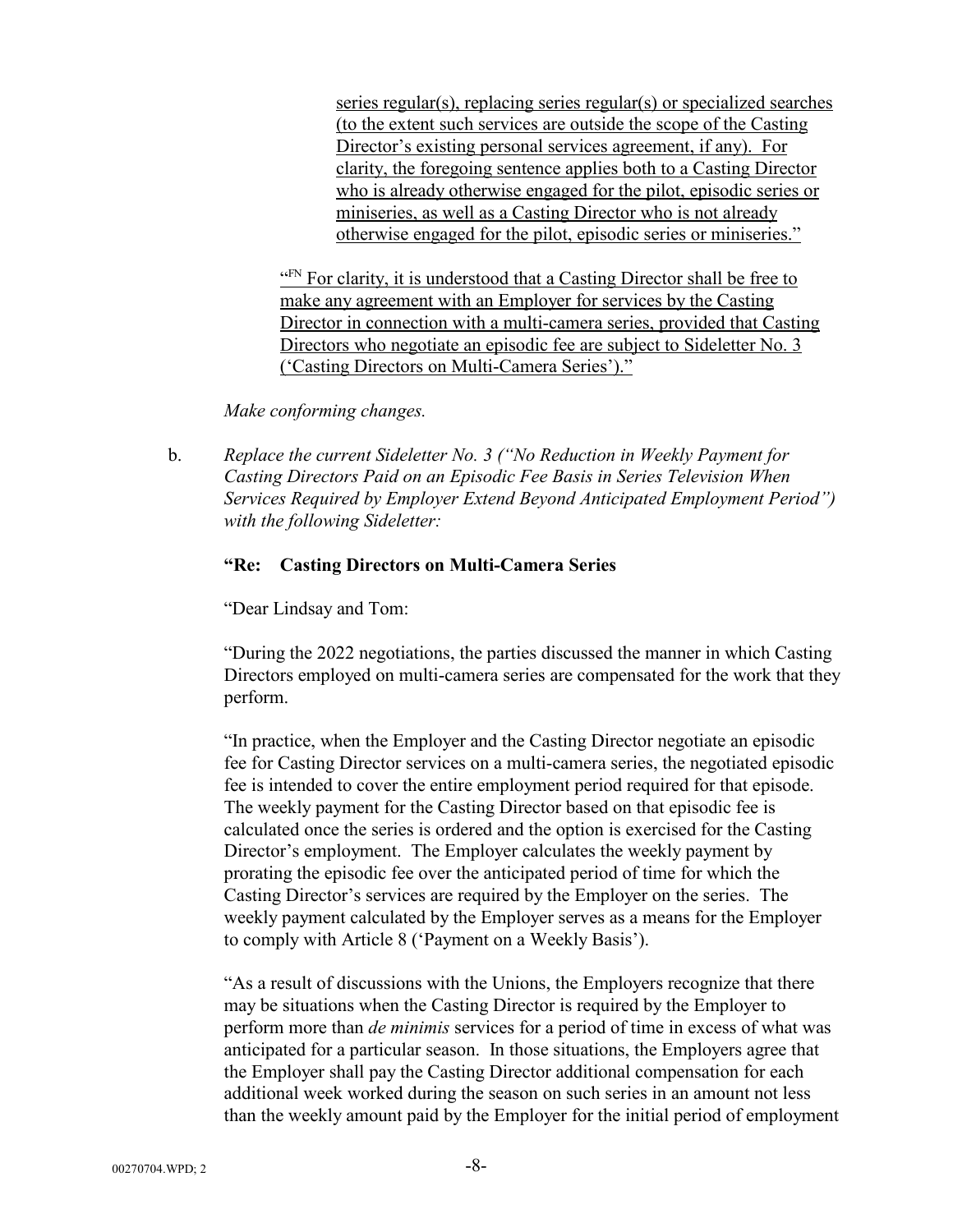(or one-fifth (1/5) of the weekly amount for each day worked during a partial workweek). No reduction in the weekly payment shall be made by reason of the extension of the employment period under such circumstances on those series. Both the episodic fee and the time period which that fee is to cover remain subject to individual negotiation.

"It is understood that if the services of the Casting Director are not requested (which may occur, for example, during a hiatus), no additional compensation is due. It is further understood that the foregoing is not applicable when the production schedule is extended because additional episodes are subsequently added to the series order; however, in that event, no adjustment of the weekly rate shall be required.

"Please signify your concurrence with the foregoing by executing this letter in the space reserved for your signature and returning same to me."

[*Signature Lines Omitted*]

# **7. HOLIDAYS**

- a. Amend Article 9 to add Martin Luther King Jr. Day as a holiday effective January 1, 2022.
- b. *Modify the first paragraph of Article 9 as follows:*

"Weekly employees shall not have their weekly rate of pay reduced in the event that they do not work on a recognized holiday that falls during a workweek. Hourly employees shall be paid a regular day's pay in the event that the hourly employee does not work on a recognized holiday that falls during a workweek, provided that the employee worked the scheduled workday before and the scheduled workday after the holiday. (No holiday pay shall be payable if the last scheduled workday before the holiday precedes (or the next scheduled workday after the holiday follows) a hiatus of one (1) week or more.) Holidays falling on a Saturday will be recognized on Friday (the day before), and holidays falling on a Sunday will be recognized on Monday (the day after)."

### **8. DIVERSITY, EQUITY AND INCLUSION**

*Add a new Article 25 ("Diversity, Equity and Inclusion") to the Agreement to provide:* 

# "**ARTICLE 25. DIVERSITY, EQUITY AND INCLUSION**

"(a) Statement of Commitment. Acknowledging the critical importance of diversity, equity and inclusion in the entertainment industry, Producers and the Unions mutually reaffirm their commitment to make good faith efforts to increase employment opportunities for individuals from 'underrepresented populations' in order to foster a more inclusive, equitable and diverse workforce in the motion picture industry.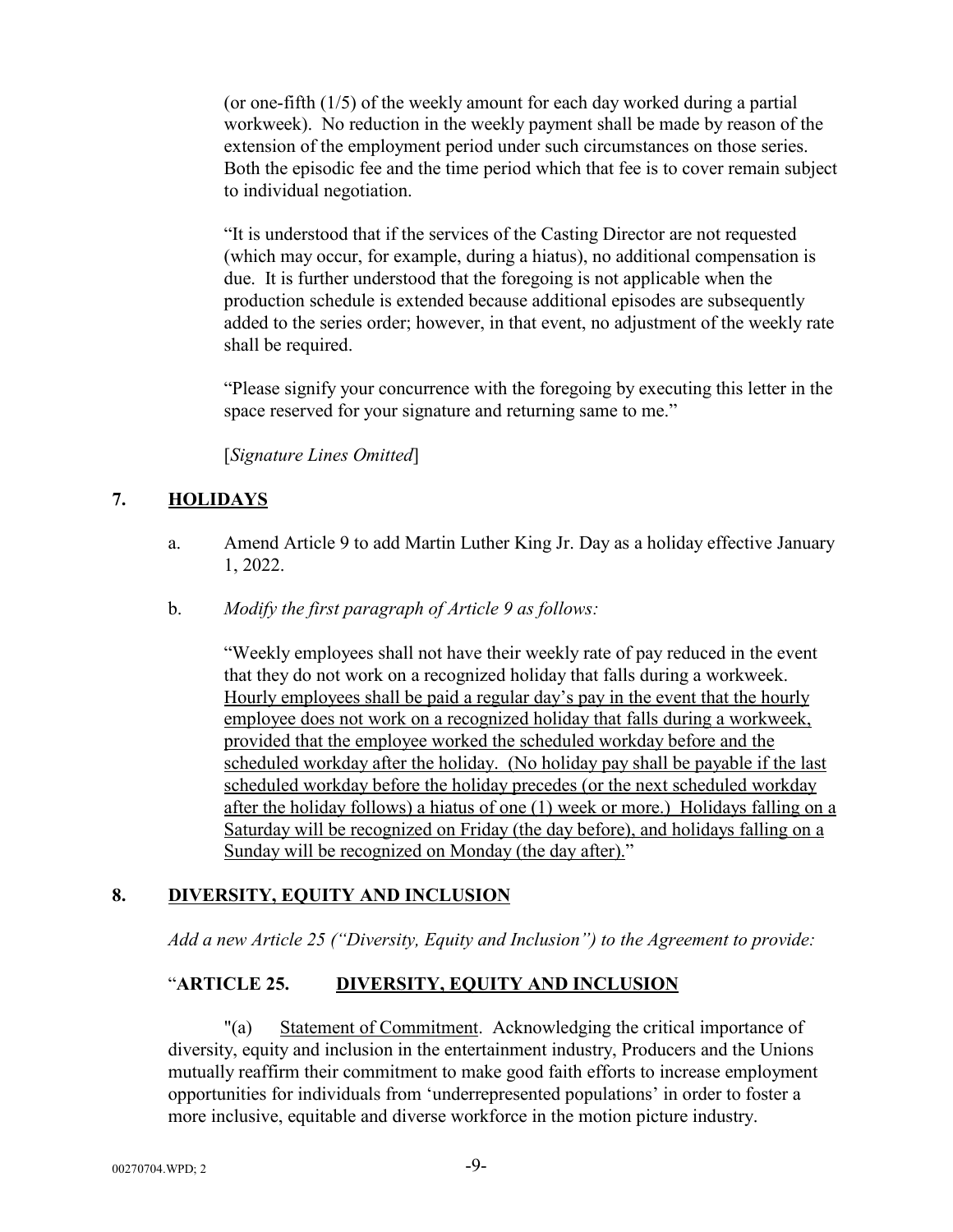Historically, 'underrepresented populations' have traditionally been defined as women, racial and ethnic minorities, LGBTQIA, persons with a disability and other protected categories; however, underrepresented populations may vary per classification.

"In furtherance of this commitment, Producers, in partnership with the Unions, seek to create one or more diversity, equity and inclusion initiatives that are designed to enhance employment opportunities, as well as equip participants with the requisite knowledge, skills and credentials to work successfully in the motion picture industry.

"(b) Diversity, Equity and Inclusion Committee. The parties agree to form a Diversity, Equity and Inclusion Committee, consisting of an equal number of representatives from the Unions, on the one hand, and the Producers, on the other hand (hereafter 'Committee'). The goal of the committee is to track and enhance employment opportunities of individuals who are underrepresented in the classifications covered by this Agreement. The Committee will share information and best practices for increasing diversity in this bargaining unit. It also will develop new initiatives aimed at increasing the employment of underrepresented groups. Those initiatives may include on-the-job training program(s). In addition, the Committee shall create a joint mentorship program(s) to foster connections between mentors and individuals from underrepresented groups or under-served communities with the goal of greatly expanding access to those individuals' opportunities for employment in the industry. The Committee also shall discuss developing programs designed to support the development and career growth of individuals who are already employed in this bargaining unit. The Committee shall meet as soon as practicable after ratification of the Agreement.

"(c) Self-Identification Data. During the 2022 negotiations, the parties discussed the efforts that have been made by the Producers and the Unions to obtain information about the personal characteristics of their employees and membership through voluntary self-identification. The Unions and the Producers recognize that obtaining such information is useful in expanding access to employment opportunities for underrepresented groups and for tracking the success of their efforts to diversify the workforce. To that end, the Unions agree to encourage their members to voluntarily selfidentify when requested to do so by either the Unions or a Producer, including when members are completing new membership paperwork for a Union or start paperwork for a Producer. The Unions further agree to share with the AMPTP or a Producer any diversity statistics that it currently possesses or develops in the future, upon request, no more frequently than twice per year. A Producer which has compiled aggregate diversity statistics covering this bargaining unit agrees to share the information with the Unions upon request, no more frequently than twice per year."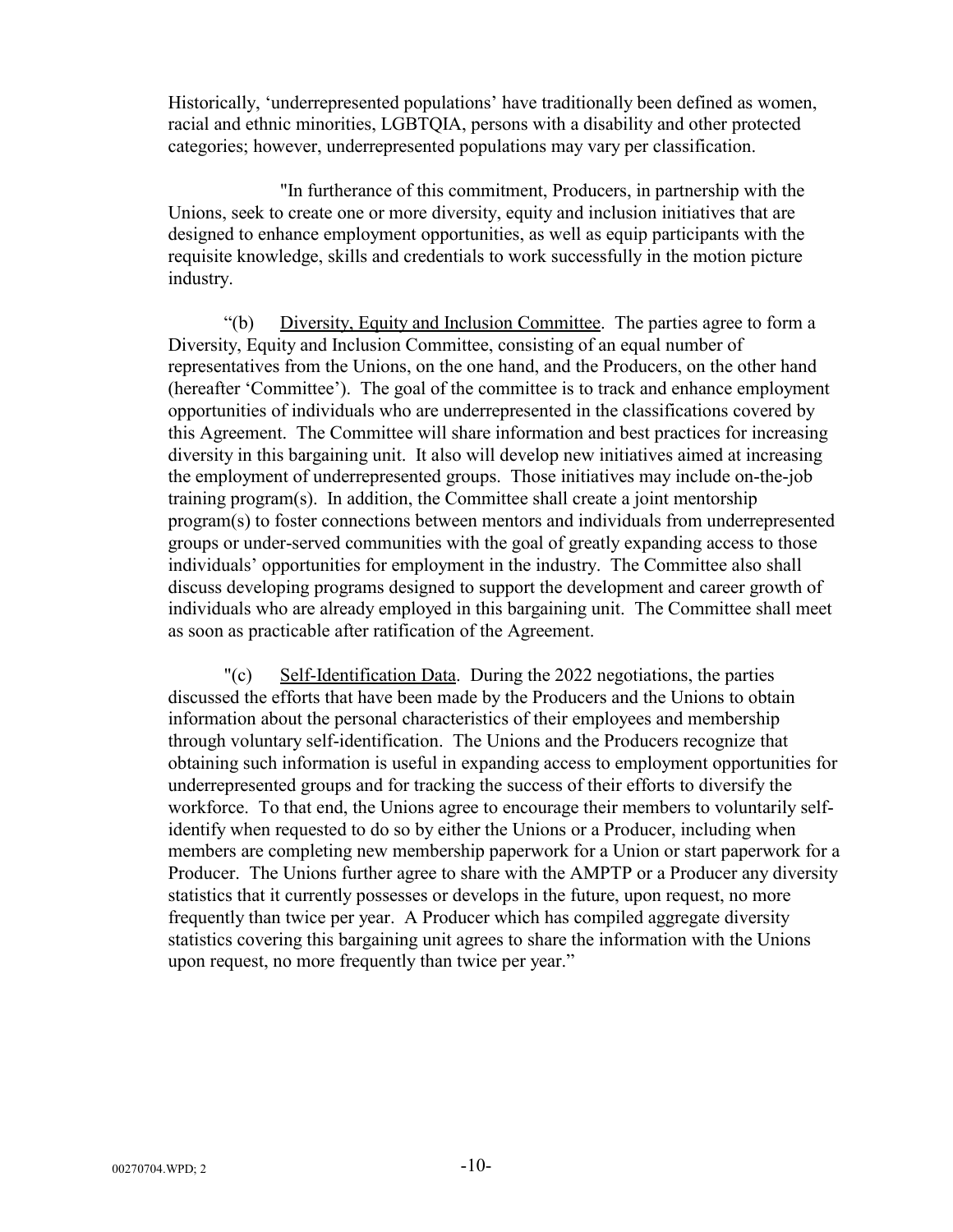# **9. TRAINING**

a. *Add a new subparagraph to Article 7 ("Minimum Wage Rates") as follows:*

"An Associate Casting Director employed on an hourly basis shall be paid a minimum of four (4) hours for any day on which the employee does not work and reports for safety, harassment prevention or other legally required training at the request of an individual Producer. A weekly 'on call' employee shall be paid onetenth (1/10) of the weekly 'on call' rate for each such day. Should the training exceed four (4) hours, an Associate Casting Director employed on an hourly basis shall be paid for eight (8) hours and a weekly 'on call' employee shall be paid one-fifth (1/5) of the weekly 'on call' rate. The foregoing does not apply to a day that is within the weekly guarantee of a weekly 'on call' employee."

b. *Modify Article 21 (and make conforming changes, including by changing the title of Article 21 to "Harassment Prevention and Other Training") to provide:*

### "**21. HARASSMENT PREVENTION AND OTHER TRAINING**

"Employees must complete harassment prevention training to be administered by Contract Services Administration Trust Fund ('CSATF') within six (6) months after implementation of the program for this bargaining unit by CSATF and every two (2) years thereafter as may be required.

"Employer also may require an employee to take training through CSATF concerning child abuse and neglect reporting when such training becomes available.

"In accordance with CSATF's procedures, a stipend of \$20.00 per hour shall be paid to each employee who attends required harassment prevention training through CSATF or other CSATF-provided training at the direction of the Employer.

"Should an employee fail to successfully complete any required the training, the Employer shall not be obligated to call or continue to employ such employee."

#### **10. ARBITRATORS**

Add Michael Prihar and Ken Perea and remove Joel Grossman and Gordon Krischer from the list of arbitrators in Article  $16(g)(i)$ .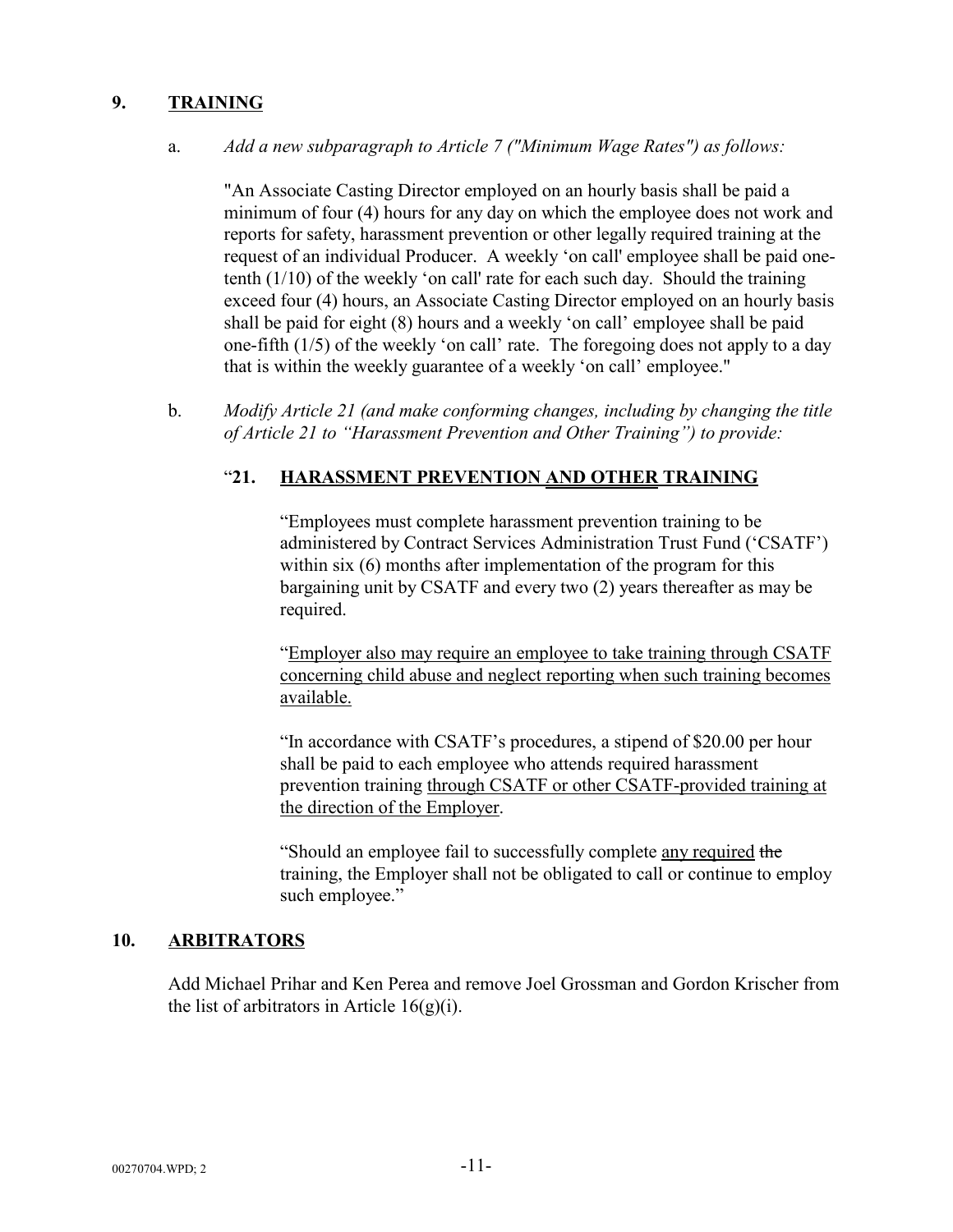#### **11. HOUSEKEEPING - SICK TIME LAWS**

*Update Article 24 as follows:*

#### "**24. WAIVER OF NEW YORK CITY EARNED SAFE AND SICK TIME ACT AND SIMILAR LAWS**

"The Unions expressly waive, to the full extent permitted by law, application of the following to all employees employed under this Agreement: the New York City Earned Safe and Sick Time Act (N.Y.C. Admin. Code, Section 20-911 et seq.); the New York State paid sick leave law of 2020 (New York Labor Law Section 196-B); the Westchester County Earned Sick Leave Law (Section 700.36 et seq. of the Laws of Westchester County); the New Jersey Paid Sick Leave Act (C.34: 1 l-56a et seq.); Section 1-24-045 of the Municipal Code of Chicago; the Cook County Earned Sick Leave Ordinance (Ordinance No. 16-4229); the San Francisco Paid Sick Leave Ordinance (San Francisco Administrative Code Section 12W); the Paid Sick Leave Ordinance of Berkeley, California (Municipal Code Chapter 13.100); all requirements pertaining to "paid sick leave" in Chapter 37 of Title 5 of the Municipal Code of Emeryville, California (including, but not limited to, Chapter 37.01.e), 37.03, 37.07.a)l)B.ii. and 37.07.f)); the City of Los Angeles Emergency Order regarding Supplemental Paid Leave Due to COVID-19 (amended June 24, 2021); the Los Angeles County COVID-19 Worker Protection Ordinance (Title 8, Chapter 8.200 of the Los Angeles County Code); Los Angeles County Employee Paid Leave for Expanded Vaccine Access (Title 8, Chapter 8.205 of the Los Angeles County Code); the Oakland Sick Leave Law (Municipal Code Section 5.92.030.); Chapter 4.62.025 of the Santa Monica Municipal Code (enacted by Ordinance No. 2509); the Seattle Paid Sick and Safe Time Ordinance (Ordinance No. 123698); Chapter 18.10 of Title 18 of the Municipal Code of the City of Tacoma, Washington (enacted by Ordinance No. 28275); Article 8.1 of Title 23, Chapter 2 of the Arizona Revised Statutes; Chapter 160 of the Ordinances of the Township of Bloomfield, New Jersey (enacted by Ordinance No. 15 10); the Paid Sick Time for Private Employees Ordinance of East Orange, New Jersey (Ordinance No. 21-2014; East Orange Code Chapter 140, Section 1 et seq.); the Paid Sick Time Law of Jersey City, New Jersey (Chapter 4 of the Jersey City Municipal Code); Chapter 8.56 of the Revised General Ordinances of the City of New Brunswick, New Jersey; Chapter 8, Article 5 of the Municipal Code of the City of Plainfield, New Jersey; the Sick Leave for Private Employees of Elizabeth, New Jersey (Ordinance No. 4617); the Sick Leave for Private Employees Ordinances of Irvington, New Jersey (Ordinance No. MC-3513); Montclair, New Jersey (Chapter 132 of the General Legislation of the Township of Montclair, NJ); Morristown, New Jersey (Ordinance No. 0-35 2016); Newark, New Jersey (City Ordinance 13-2010); Passaic, New Jersey (Ordinance No. 1998-14); Paterson, New Jersey (Paterson Code Chapter 412): Trenton, New Jersey (Ordinance No. 14-45) and Elizabeth, New Jersey (Ordinance No. 4617);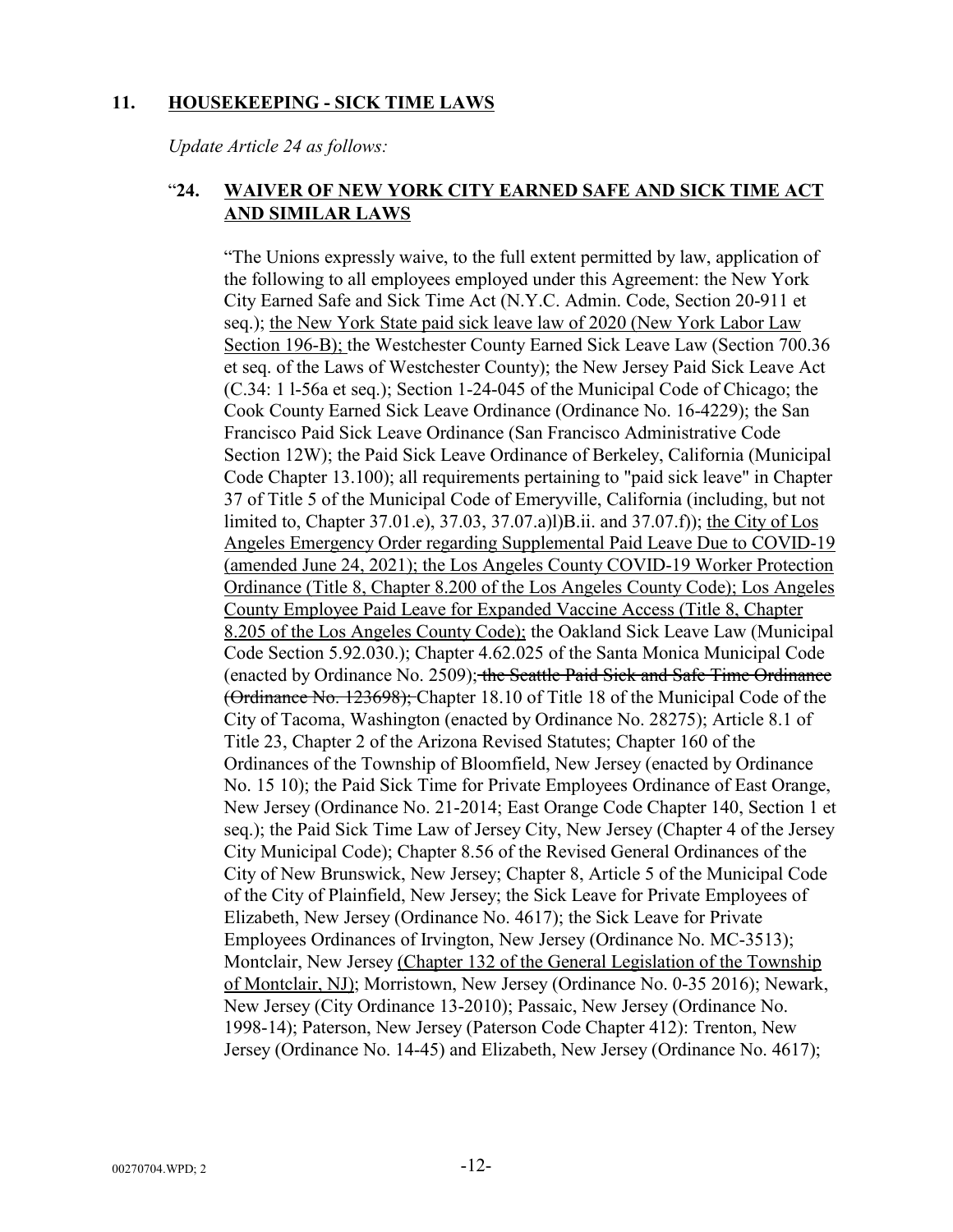and any other ordinance, statute or law requiring paid sick leave that is hereafter enacted. It is understood that the Unions and the AMPTP shall memorialize any such waiver for any newly-enacted law by letter agreement."

#### **FOR THE ALLIANCE OF MOTION PICTURE AND TELEVISION PRODUCERS, ON BEHALF OF THE COMPANIES LISTED ON EXHIBIT "A" ATTACHED HERETO, ALL OF WHICH CONSTITUTE A SINGLE MULTI-EMPLOYER BARGAINING UNIT**

By:  $\Box$ 

Carol Lombardini, President

## **FOR STUDIO TRANSPORTATION DRIVERS, LOCAL #399, INTERNATIONAL BROTHERHOOD OF TEAMSTERS**

By:  $\Box$ 

Lindsay Dougherty, Secretary – Treasurer

### **FOR THEATRICAL, RADIO, TELEVISION, FIELD EQUIPMENT, SOUND TRUCKS, MOTION PICTURE, FILM, EXHIBITION, AND ORCHESTRA CHAUFFEURS AND HELPERS, LOCAL #817, INTERNATIONAL BROTHERHOOD OF TEAMSTERS**

Thomas J. O'Donnell, President

By:  $\Box$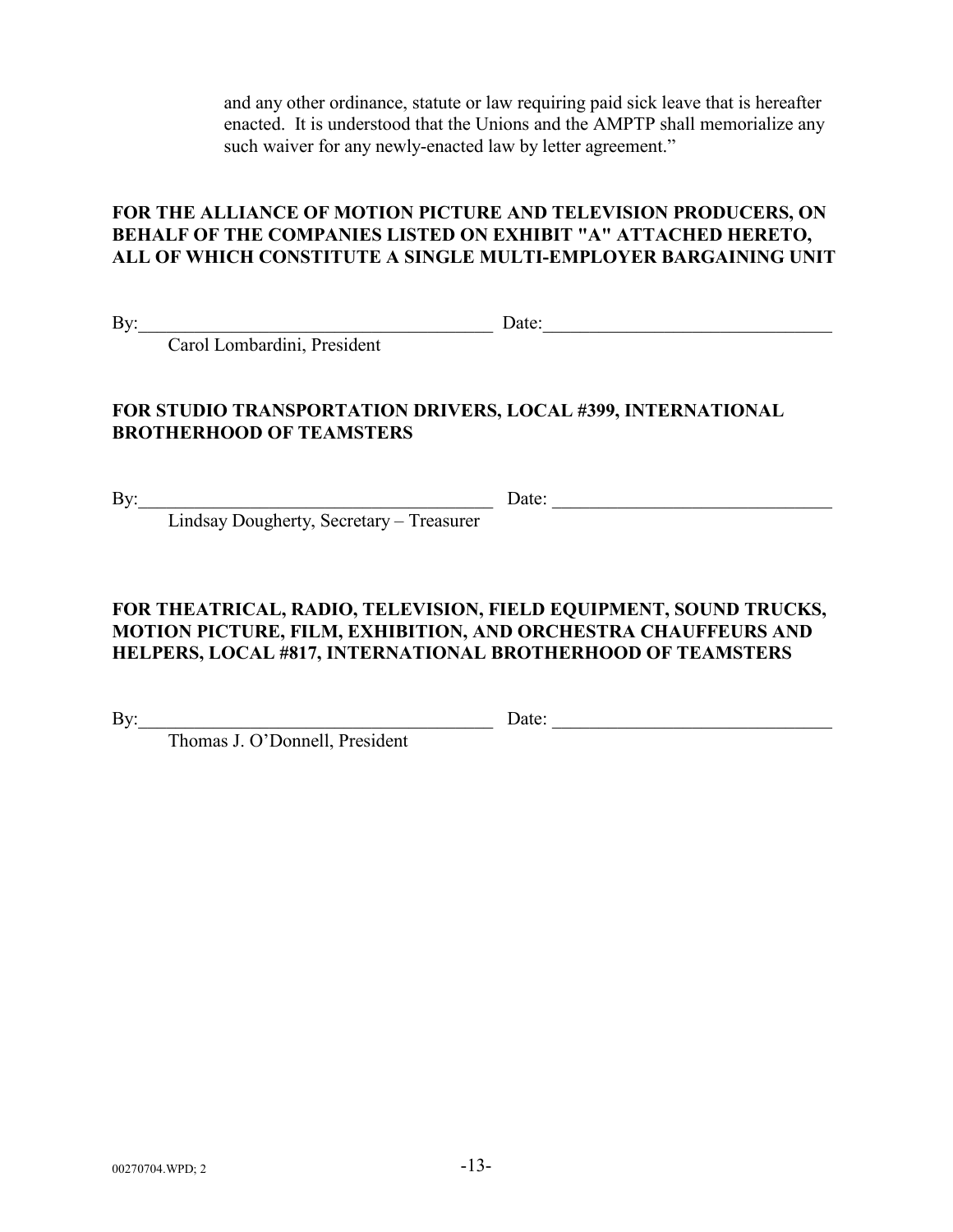#### **EXHIBIT "A"**

20th Century Studios, Inc. 1440 Productions LLC 2099 Productions NY, LLC

ABC Signature, LLC fka Touchstone Television Productions, LLC ABC Studios New York, LLC Adobe Pictures, Inc. Alive and Kicking, Inc. Ambient Sounds Productions LLC Apple Studios LLC Apple Studios Louisiana LLC Artcraft Productions, Inc.

Backlight Productions LLC Base Light Productions LLC Big Beach LLC Big Indie Pictures, Inc. Bing Bang Productions, LLC Bonanza Productions Inc.

Camdrew Productions LLC CBB Productions CBS Studios Inc. Charlestown Productions LLC Classic Films Inc. Columbia Pictures Industries, Inc. Crown City Pictures Inc.

DAE Light Media, LLC DW Dramatic Television L.L.C. DW SKG TV L.L.C. DW Studios Production L.L.C.

Eye Productions Inc.

FilmNation Features, LLC Focus Features Productions LLC

GWave Productions, LLC

HBO Entertainment, Inc. HBO Film, Inc. Hop Skip & Jump Productions, Inc. Horizon Scripted Television Inc.

Hostage Productions, Inc.

Invisible Casting, Inc.

Jax Media, LLC Jay Squared Productions LLC

Kapital Productions, LLC Kelley Productions, Inc. c/o Moss Adams LLP Kiki Tree Pictures Inc.

LGTV Productions, Inc. Lions Gate Productions, LLC Louisiana Premiere Productions LLC

Mad Sweeney Productions, Inc. Main Gate Productions LLC Marvel Film Productions, LLC Marvel Picture Works, LLC Mesquite Productions, Inc. Metro-Goldwyn-Mayer Pictures Inc. MGM Television Entertainment Inc. Minim Productions, Inc. Mutiny Pictures Inc. Miramax Film NY, LLC

New Line Productions, Inc. New Regency Productions, Inc. Next Step Productions LLC NM Talent Inc. NS Pictures, Inc. North Center Productions, Inc.

Olive Avenue Productions LLC Open 4 Business Productions LLC Orange Cone Productions LLC Over the Pond Productions, Inc.

Pacific 2.1 Entertainment Group, Inc. Palladin Productions LLC Paramount Pictures Corporation Patch Bay Productions LLC Perdido Productions, Inc. Picrow, Inc. Picrow Streaming Inc.